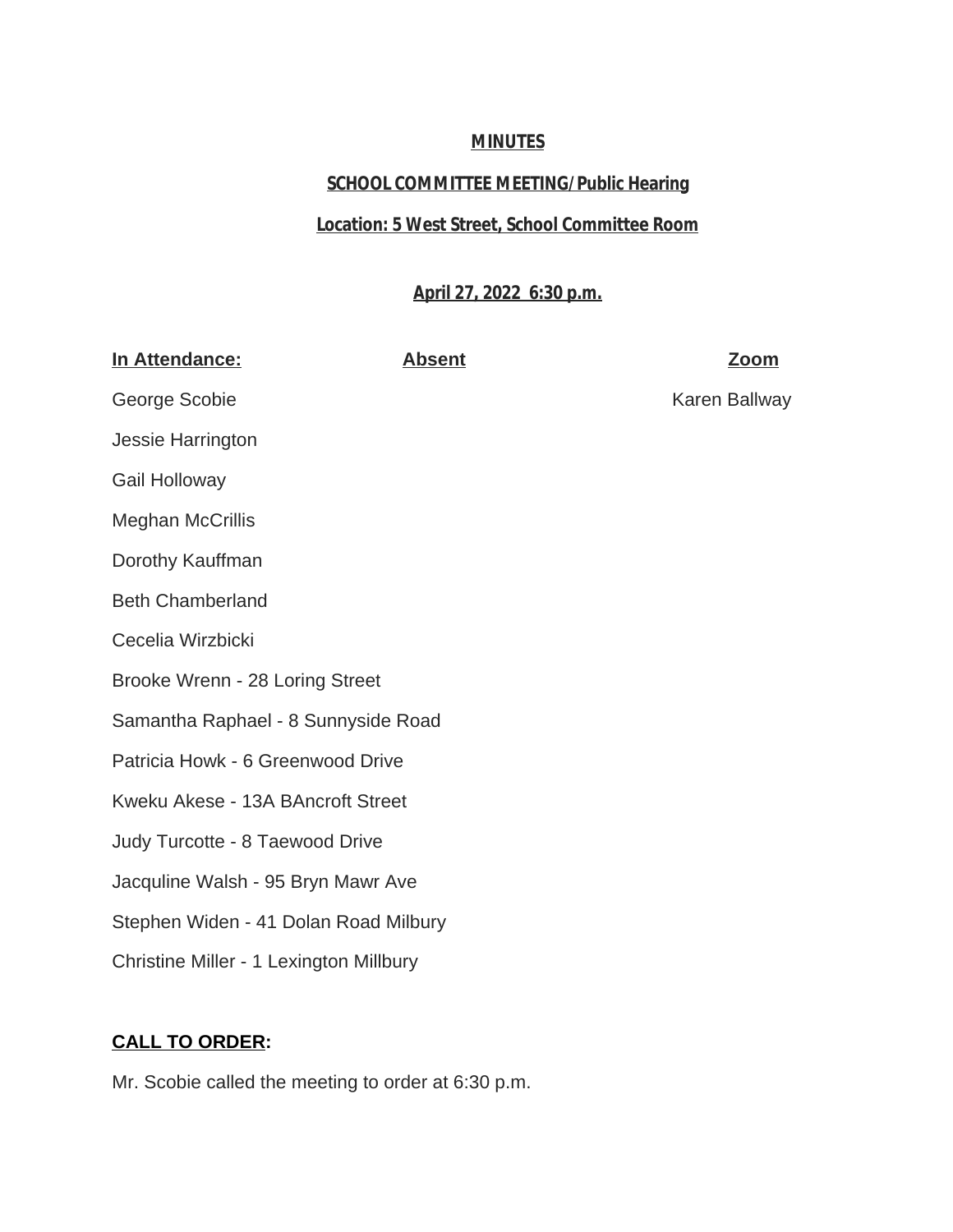### **CITIZENS' COMMENTS:** None

#### **SPECIAL RECOGNITIONS:**

Worcester County Superintendents' Association Annual Scholars' Recognition Luncheon was held on Wednesday, April 13, 2022 at the Hogan Center at Holy Cross. Sydney Lyons, a senior at Auburn High School was one of 68 students recognized from Worcester County for outstanding scholarship and school involvement. Sydney is an accomplished and active student at Auburn High School. Sydney's participation at AHS includes: **Clubs**: - National Honor Society - Tri-M Music Honor Society - Photography Club - Model United Nations - Math Team - International Club - Science Olympiad - Yearbook Committee - We the People - Students for Diversity - Academic Quiz Team - Student Council **Other Extracurriculars & Sports:** - Concert Band - Marching Band - Softball - Indoor Track **Leadership:** - National Honor Society president - International Club Vice President - Drum Major of marching band - Co-Captain of Model UN - Photography club vice president - Tri-M Vice President - We the People unit captain - Varsity softball co-captain **Outside of school:** - internship at Auburn Historical Society. Sydney hopes to attend either UMASS Amherst or Clark University in the fall and study physics. Mr. Delongchamp and Dr. Chamberland attended the event and can attest they were proud to accompany Sydney to this event.

#### **Minutes:** 4/6/22

George Scobie entertained the motion to *approve the minutes of 4/6/22.*

Meghan McCrillis made a motion to *approve the minutes of 4/6/22.* Dorothy Kauffman seconded the motion, it was unanimously approved.

#### **STUDENT REPRESENTATIVES REPORT:** None

#### **SUPERINTENDENT'S REPORT:**

#### **Spotlight on Students**

Model United Nations is a simulation of the UN General Assembly, its specialized agencies, or any multilateral diplomatic body where students, known as delegates, discuss international issues such as gender equality, climate action, global health, and more and collaborate to broker solutions. In order to be successful, students need to be trained in public speaking, specialized research, and the art of negotiating. Students who demonstrate mastery of these skills compared to their peers are awarded the title of "Best Delegate." The Auburn Model United Nations delegation has competed all over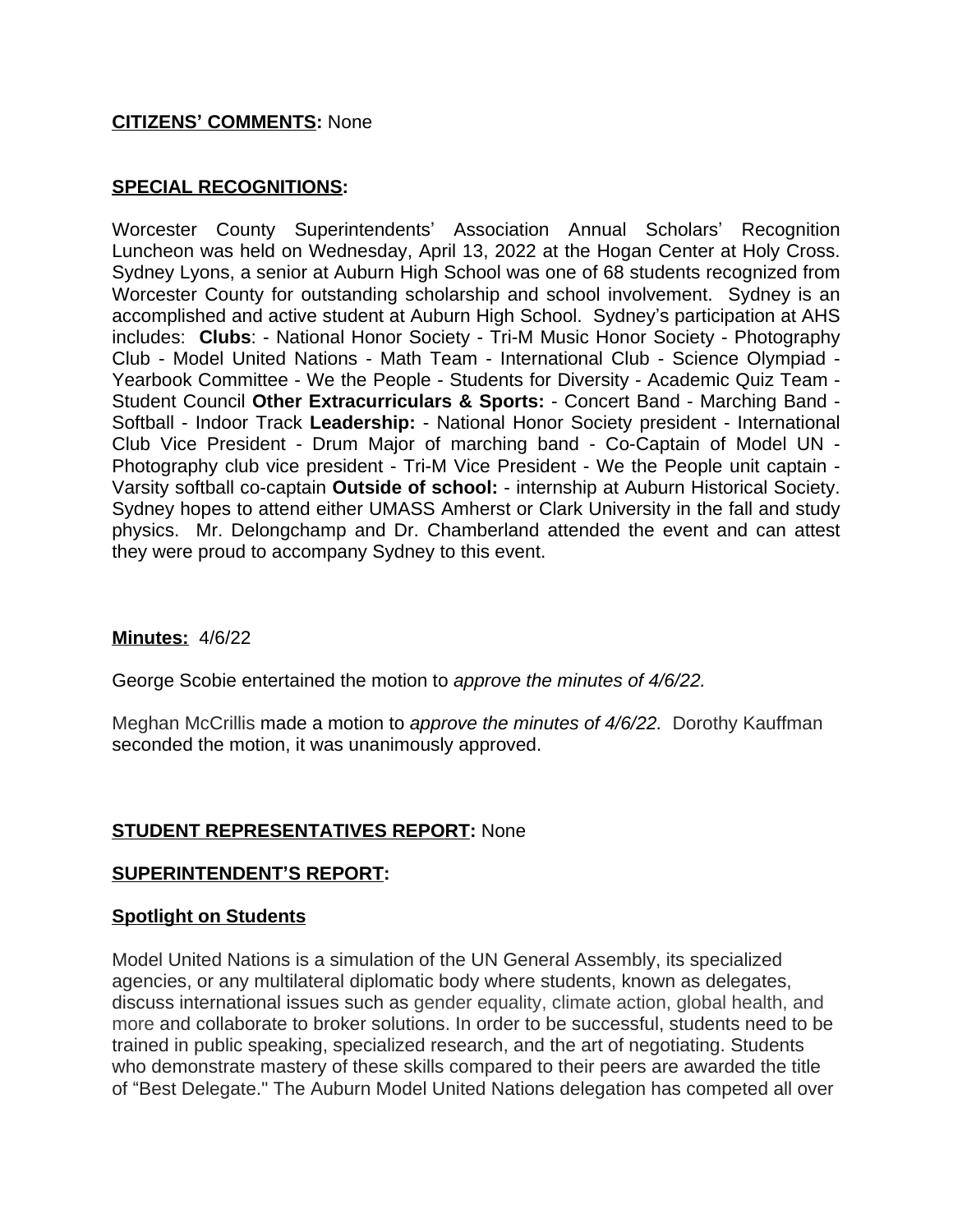the East Coast for about a decade; from MIT and Brown University to Washington DC.We are proud to have a chapter of Model UN at Auburn High School facilitated by Mr. Benacchio and Ms. Perreault. Patricia Howk and Kweku Akese were present to give us a glimpse into their work in Model UN.

Patricia joined in 9th grade and Model UN became a big part of her high school career. She was not interested in public speaking prior to joining, she has met so many great people.

Kweku also joined in 9th grade. He stated Model UN has been transformative for him and has done a great job preparing him for college and beyond.

## **COVID 19 Summary**

Dr. Chamberland stated given the move to a policy of mask optional in the schools, a majority of students and staff have chosen to not wear masks. A smaller number of students and staff continue to wear masks, we provide masks to anyone who requests one and all students and staff continue to be required to wear masks in our nursing offices. We have not seen a tremendous uptick in COVID 19 cases since this change in mid February. Below is the summary of the weekly COVID 19 positive cases.

|         | Reported # of<br>Week Starting COVID 19 Positives |
|---------|---------------------------------------------------|
| 2/28/22 | 15                                                |
| 3/7/22  | 13                                                |
| 3/14/22 | 14                                                |
| 3/21/22 | 14                                                |
| 3/28/22 | 8                                                 |
| 4/4/22  | 4                                                 |
| 4/11/22 | 8                                                 |

## **Continuous Improvement and Monitoring Plan(CIMP)**

Dr Chamberland reported in February of 2022, the APS participated in a Tiered Focus Monitoring Review with DESE in the areas of Special Education and Civil Rights. Dr. Chamberland shared the full report from DESE. The three areas included an updated and more complete distribution via student handbooks of the APS Bullying Prevention and Intervention Plan; a minor revision to the notice and process used for students over the age of 16 leaving school without a high school diploma, certificate of attainment, or certificate of completion; and an update to the APS Physical Restraint Policy to place more complete emphasis on de escalation and alternatives to physical restraint. The CIMP feedback also highlighted the need for a comprehensive Staff Handbook for all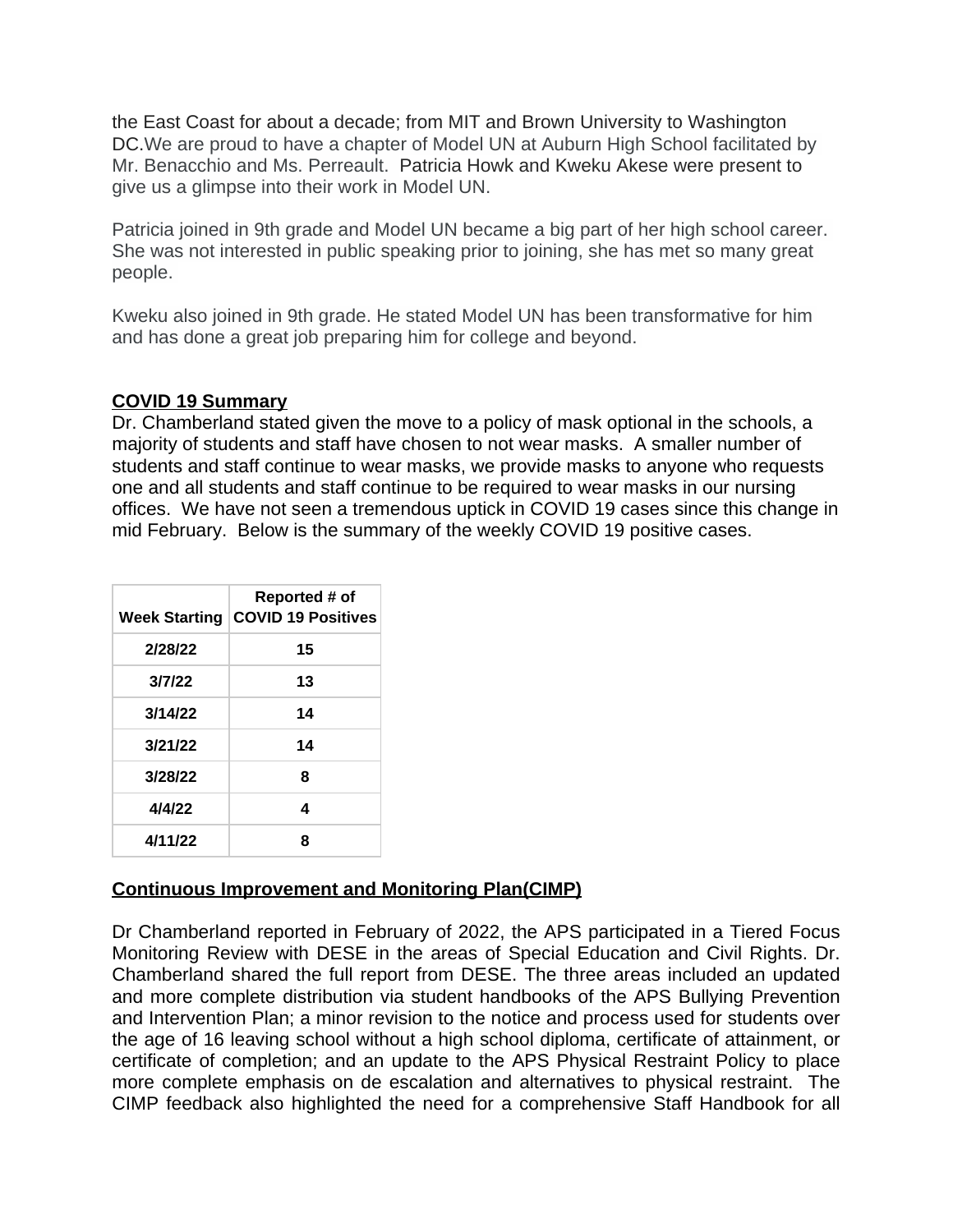new employees which is well underway, along with the work outlined in each of the action plans. Included in the packet were the three action plans associated with the improvement areas and the first three pages of the Staff Handbook, including the table of contents for review. The Staff Handbook will be brought back to a subsequent meeting for questions and then approval.

Dottie Kauffman commented that she hopes the handbook will put parents at ease.

Jessie Harington commented the Human Resources information is good.

## **Superintendent Performance Summary**

Dr. Chamberland stated in light of her role as Acting Superintendent over the past 3 plus months, she shared a summary of her work during that time. She aligned the activities she has facilitated, initiated or supported during this time to the Massachusetts Model System for Educator Evaluation for the committee's convenience. She provided a brief overview and welcomed their feedback.

George Scobie said thank you for all you have done.The past year has been an uncharted ride, it is nice to hear what is happening behind the scenes. He also stated that the past two years have been difficult, but we were lucky to have Dr. Chamberland and Dr. Handfield to lead the charge. Thank you.

Jessie Harrington said this was necessary, Beth has been a jack of all trades and thanked her for all she has done.

Meagan McCrillis said people say amazing things about her leadership. She thanked Beth for giving people what they needed and that her positivity really makes a difference.

Dottie Kauffman thanked Dr. Chamberland for being so dedicated while performing two roles.

[Gail Holloway](mailto:gholloway3@aol.com) thanked Dr. Chamberland, stating this has been a rough time and it was a relief to be able to rely on her.

### **Appointment of Superintendent**

Given the recent resignation of the Superintendent of Schools, the School Committee discussed next steps regarding the filling of the Superintendents position. It was unanimously agreed that Dr. Chamberland should be named Superintendent.

**Recommended Motion**…..to name Dr. Elizabeth Chamberland as Superintendent of Schools with a one year contract and to revisit the appointment in one year.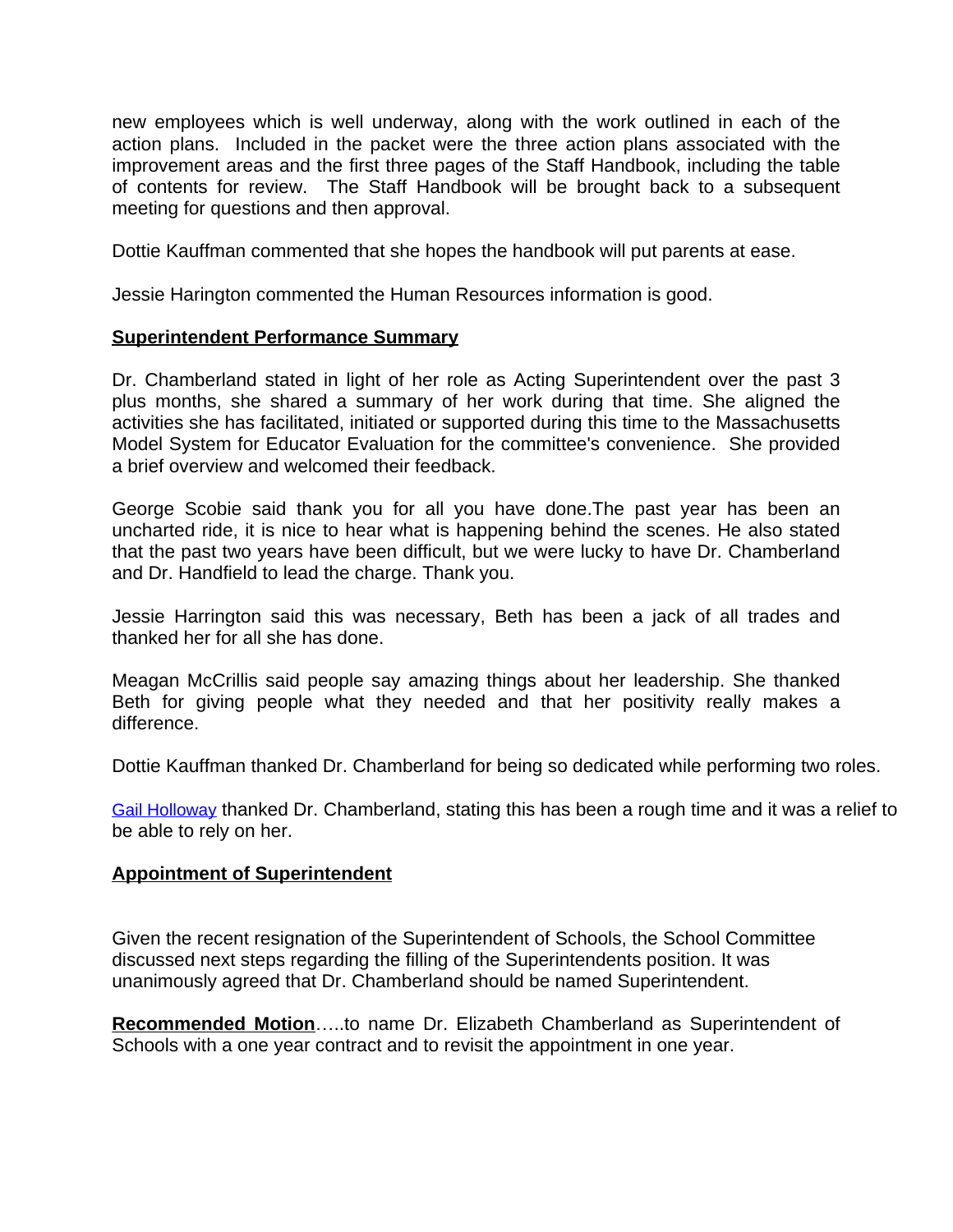George Scobie entertained the motion to *name Dr. Elizabeth Chamberland as Superintendent of Schools and to offer her a 1 year contract which will be revisited for extension.*

Dottie Kauffmann made a motion to *name Dr. Elizabeth Chamberland as Superintendent of Schools and to offer her a 1 year contract which will be revisited for extension in one year. .*  Meagan McCrillis seconded the motion, it was unanimously approved.

George Scobie said two years ago people said they should open the search for superintendent. He said he didn't agree then and doesn't agree now. We had a good 2 years. Then when asked to step up, Beth did not hesitate.We have an Interim, but no assistant superintendent. We need to figure out what to do. We have had a great interview process for the past few months.

[Meghan McCrillis](mailto:meghanmccrillis@gmail.com) said I think we have a great superintendent in the room right now, she has [proven herself, I am in full support.](mailto:meghanmccrillis@gmail.com) 

[Dottie Kauffman stated your true qualifications have knocked it out of the park. There is a sense](mailto:meghanmccrillis@gmail.com) [of calm with you leading.](mailto:meghanmccrillis@gmail.com) 

[Gail Holloway](mailto:gholloway3@aol.com)said Beth is the way to go, she truly loves this town and gets along with everyone. [We are lucky to have her.](mailto:gholloway3@aol.com) 

**[Jessie Harrington](mailto:jharrington4940@hotmail.com)said from faculty to parents, they support you in this role. You have done a** [great job. We are all still healing from the pandemic and this new year.](mailto:jharrington4940@hotmail.com) 

[Dr. Chamberland thanked everyone for their kind words and support. She stated she was](mailto:jharrington4940@hotmail.com)  [humbled and excited for this opportunity.](mailto:jharrington4940@hotmail.com) 

### **[UNFINISHED BUSINESS:](mailto:jharrington4940@hotmail.com)**

#### **[Green Dome](mailto:jharrington4940@hotmail.com)**

[Members of the Green Dome Committee presented an update on the project to the](mailto:jharrington4940@hotmail.com)  [School Committee.](mailto:jharrington4940@hotmail.com) 

- [Looking to hire a contractor to remove lead paint](mailto:jharrington4940@hotmail.com)
- [Actively fundraising](mailto:jharrington4940@hotmail.com)

#### **[NEW BUSINESS:](mailto:jharrington4940@hotmail.com)**

#### **[School Committee Meeting prior to Annual Town Meeting](mailto:jharrington4940@hotmail.com)**

Dr. [Chamberland](mailto:jharrington4940@hotmail.com) stated that historically, the School Committee has met prior to Town Meeting at Auburn High School for the purpose of [discussing](mailto:jharrington4940@hotmail.com) any last [minute](mailto:jharrington4940@hotmail.com) [changes](mailto:jharrington4940@hotmail.com) to warrant articles or school budget [requests.](mailto:jharrington4940@hotmail.com) With the Town meeting taking place next week, she didn't think there was [anything](mailto:jharrington4940@hotmail.com) to discuss. She was looking for direction from [the committee.](mailto:jharrington4940@hotmail.com)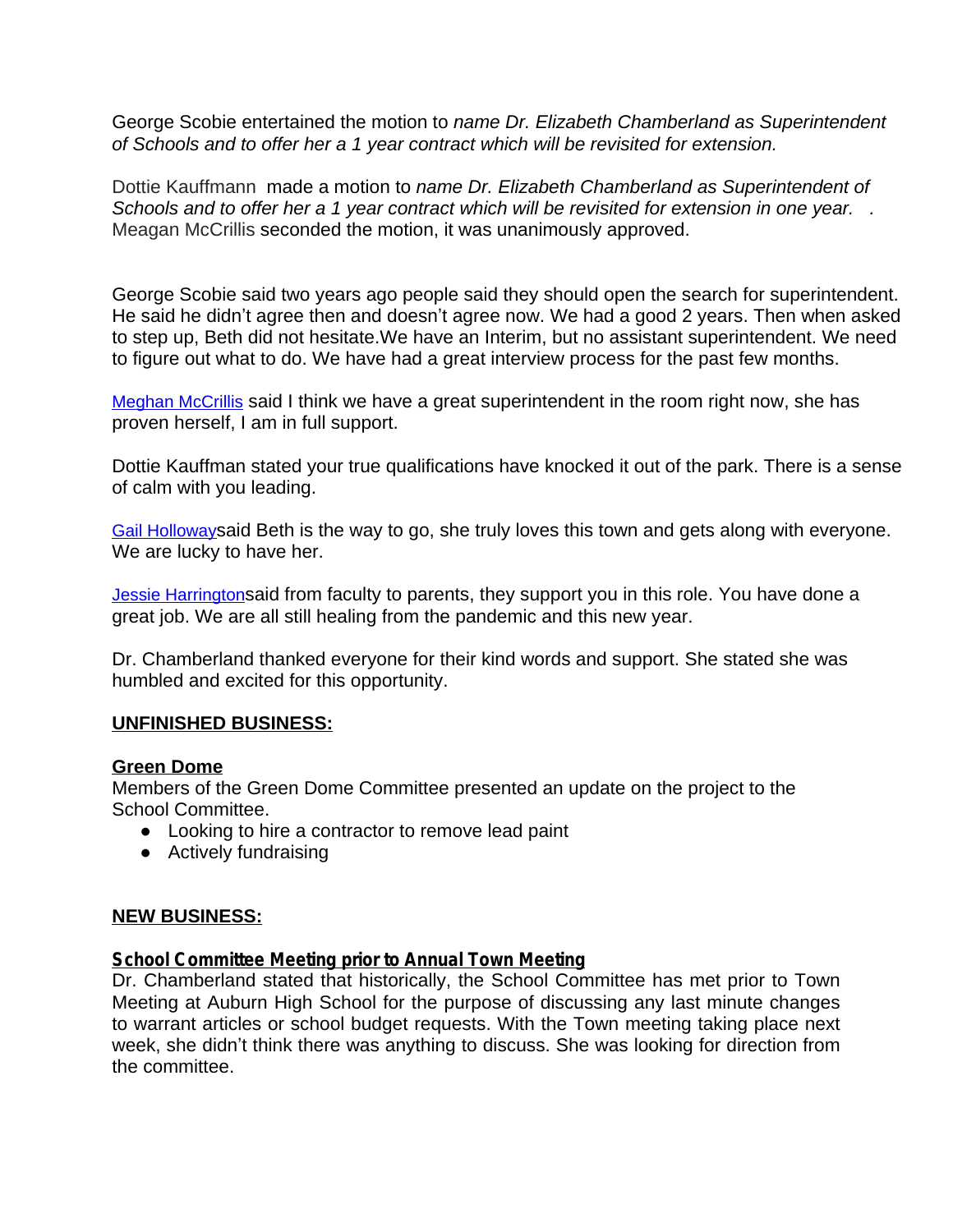**Recommended Motion**….not to meet prior to Town Meeting on Tuesday May 3, 2022 for purposes of last minute reviews of warrant articles and budget.

Mr. Scobie entertained a motion to not meet prior to Town Meeting on Tuesday May 3, 2022 for purposes of last minute reviews of warrant articles and budget.

Dottie Kauffman made a motion to not meet prior to Town Meeting on Tuesday May 3, 2022 for purposes of last minute reviews of warrant articles and budget. Gail Holloway seconded the motion. It was unanimously approved.

## **BUSINESS/FINANCIAL REPORT:**

## **Electrical Supplier Contract**

Included in the packet is a copy of the Electric Supplier Agreement, as the current electricity supplier contract with Constellation New Energy for both the School Department and the Town is coming to an end in May 2022. The School Department once again would like to collaborate on a contract with the Town for Electrical Supply and enter into a 6 month contract with MidAmerican for a fixed cost of \$0.12383. In the meantime both Town and School will work with a consultant from Freedom Energy in an attempt to find better pricing for a longer period of time. In addition the Town will be looking for approval at the May Annual Town Meeting to have the option of entering into an electrical supplier contract for more than three years, which may allow for an option of better pricing.

**Recommended Motion**….to accept the six month electricity supplier agreement with MidAmerican for a fixed cost of \$0.12383 per KWH, while continuing to work with Freedom Energy to procure better pricing for the long term.

George Scobie entertained a motion to accept the six month electricity supplier agreement with MidAmerican for a fixed cost of \$0.12383 per KWH, while continuing to work with Freedom Energy to procure better pricing for the long term.

Dottie Kauffman made a motion to accept the six month electricity supplier agreement with MidAmerican for a fixed cost of \$0.12383 per KWH, while continuing to work with Freedom Energy to procure better pricing for the long term. Gail Holloway seconded the motion, it was unanimously approved.

### **Year to Date Budget Report**

Mrs. Wirzbicki provided a year to date budget report dated April 19, 2022.

## **Budget Transfers**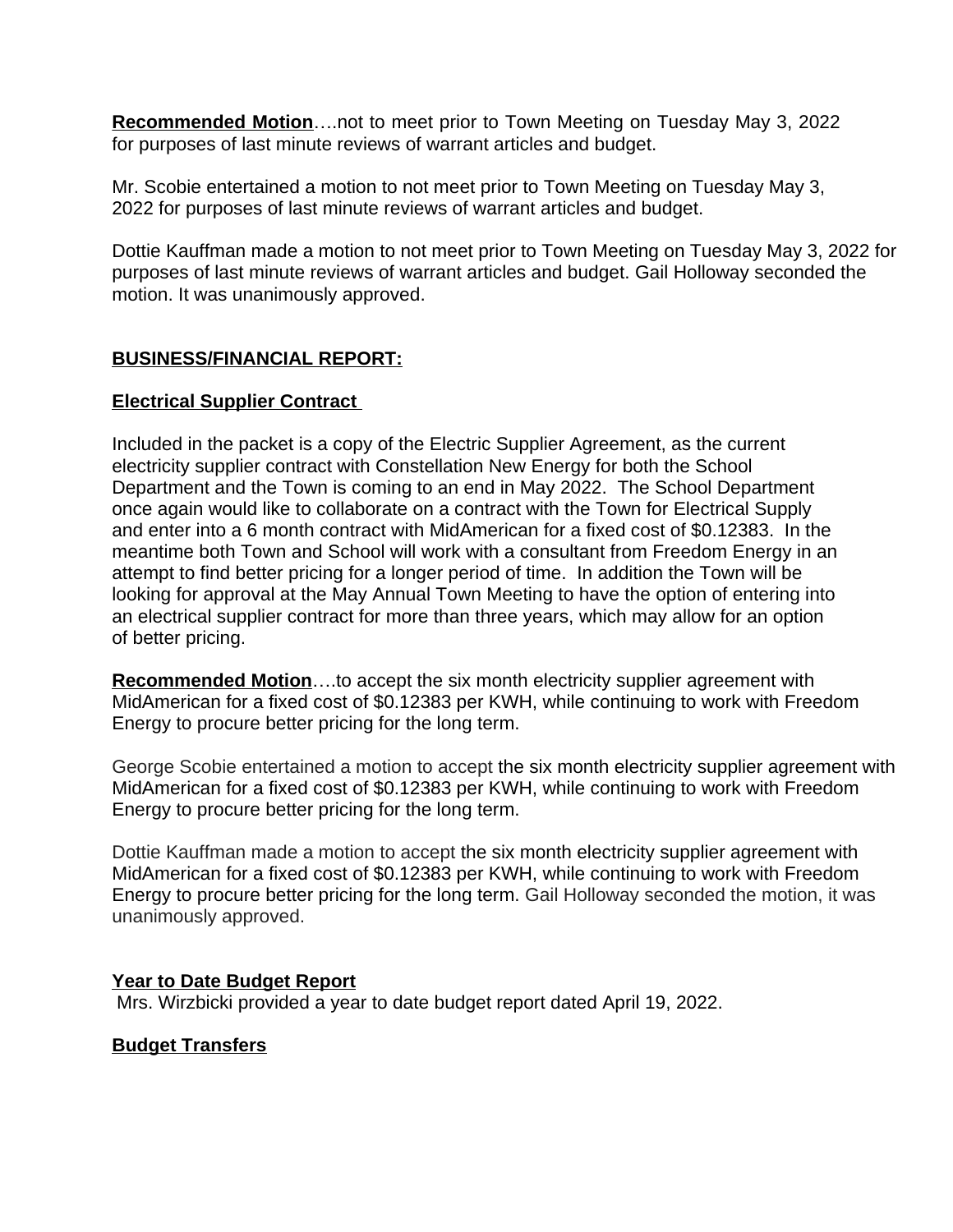Mrs. Wirzbicki provided a listing of Budget Transfers dated April 19, 2022 between the same series for information, along with a listing of transfers between different series for which she sought approval.

*Recommended Motion…..to approve the list of Transfers dated April 19, 2022 as presented by the Business Manager.*

George Scobie entertained a motion to approve the list of Transfers dated April 19, 2022 as presented by the Business Manager.

Meghan McCrillis made a motion to approve the list of Transfers dated April 19, 2022 as presented by the Business Manager. Gail Holloway seconded the motion, it was unanimously approved.

[Jessie Harrington](mailto:jharrington4940@hotmail.com)[made mention that this would be the last meeting for](mailto:jharrington4940@hotmail.com) [George Scobie](mailto:sblackdiamond@verizon.net)[and Dottie](mailto:sblackdiamond@verizon.net)  [Kauffman. George has been a member for 10years and Dottie 8. She thanked them both for](mailto:sblackdiamond@verizon.net)  [their hard work and said they would be missed.](mailto:sblackdiamond@verizon.net) 

[Beth Cahmberland said on behalf of the students and staff we thank you. You make it look easy](mailto:sblackdiamond@verizon.net) [and it's hard work.](mailto:sblackdiamond@verizon.net)

[At 7:46pm George Scobie entertained the motion to adjourn into executive session to discuss](mailto:sblackdiamond@verizon.net)  [the bargaining position with non-union personnel that could be compromised if discussed in](mailto:sblackdiamond@verizon.net)  [open session. We will not return to open session.](mailto:sblackdiamond@verizon.net) 

[Gail Holloway made the motion to adjourn into executive session to discuss the bargaining](mailto:sblackdiamond@verizon.net)  [position with non-union personnel that could be compromised if discussed in open session. We](mailto:sblackdiamond@verizon.net)  will not return to open session. Meghan MCCrillis seconded the motion, it was unanimously [approved.](mailto:sblackdiamond@verizon.net) 

[Meeting adjourned into executive session at 7:46pm.](mailto:sblackdiamond@verizon.net)

## **[Adjournment](mailto:sblackdiamond@verizon.net)** *[Roll Call Vote](mailto:sblackdiamond@verizon.net)*

[Respectfully submitted,](mailto:sblackdiamond@verizon.net)

 [Mandy Williams](mailto:sblackdiamond@verizon.net)

[Recording Secretary](mailto:sblackdiamond@verizon.net)

**[Referenced Documents:](mailto:sblackdiamond@verizon.net)**

**[Meeting Minutes for 4/6/22](mailto:sblackdiamond@verizon.net)**

**[CIMP Report](mailto:sblackdiamond@verizon.net)**

**[Electrical Supplier Contract](mailto:sblackdiamond@verizon.net)**